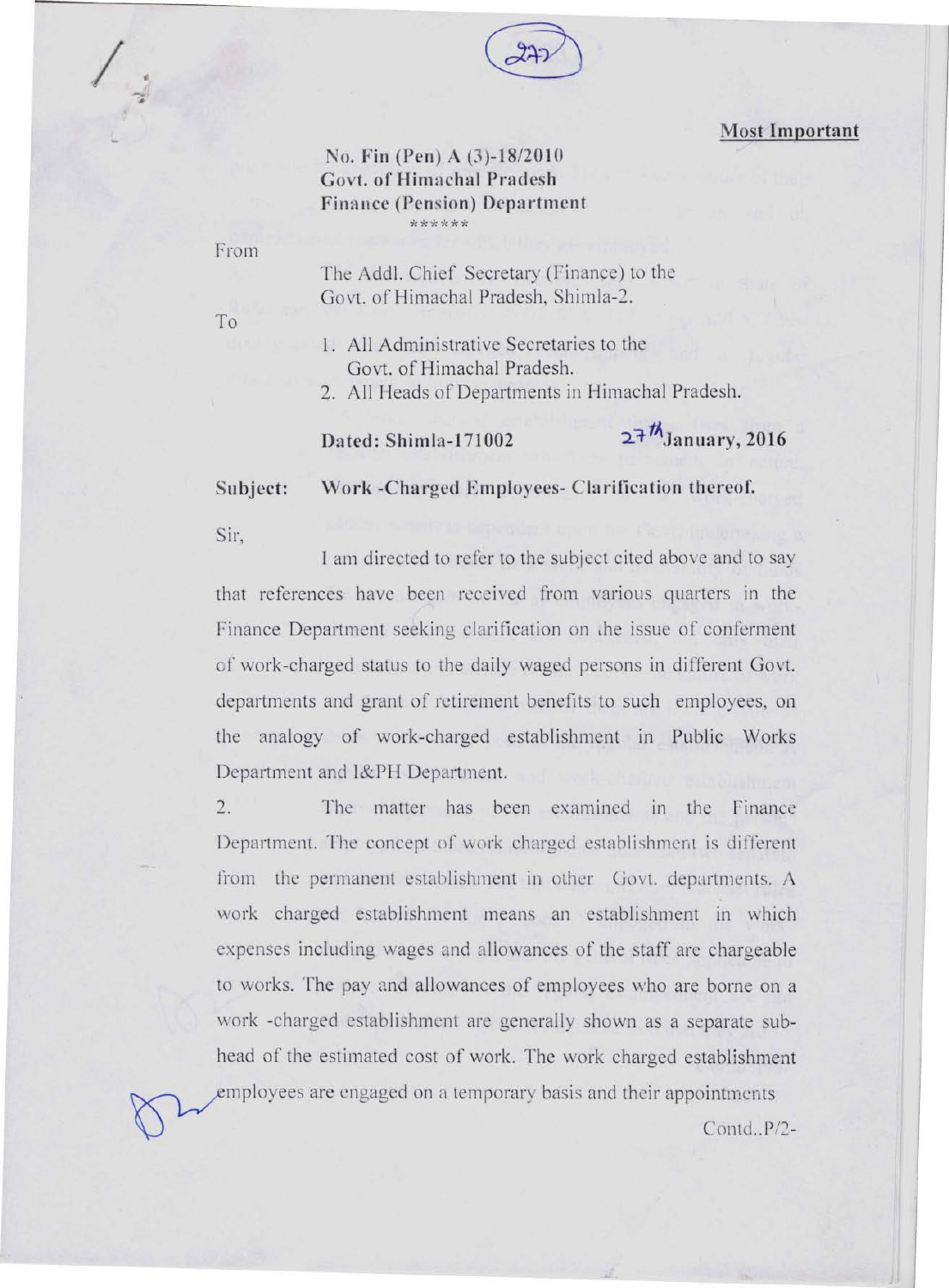

-2-

are made for execution of specific work. From the very nature of their employment, their services automatically come to an end on completion of the works for which they are employed.

3. In this regard, the Hon'ble Apex Court in State of Rajasthan Vs. Kunji Raman (1997)2 SCC 517 at pp 520-527 has distinguished the work-charged establishment and a regular establishment, which follows as under :-

> "A work charged establishment thus differs from a regular establishment which is permanent in nature. Setting up and continuance of a work-charged establishment is dependent upon the Govt. undertaking a project or a scheme or a work and availability of funds for executing it. So far as employees engaged in workcharged establishment are concerned, not only their recruitment and service conditions but the nature of work and duties to be performed by them are not the same as those of the employees of the regular establishment. A regular establishment and work-charged establishment are two separate types of establishments and the persons employed on those establishments thus from two separate and distinct classes. For that reason, if a separate set rules are framed for the persons's engaged in the workcharged establishment and the general rules applicable to persons working on the regular establishment are not made applicable to them, it cannot be said that they are

*Contd .. P/3-*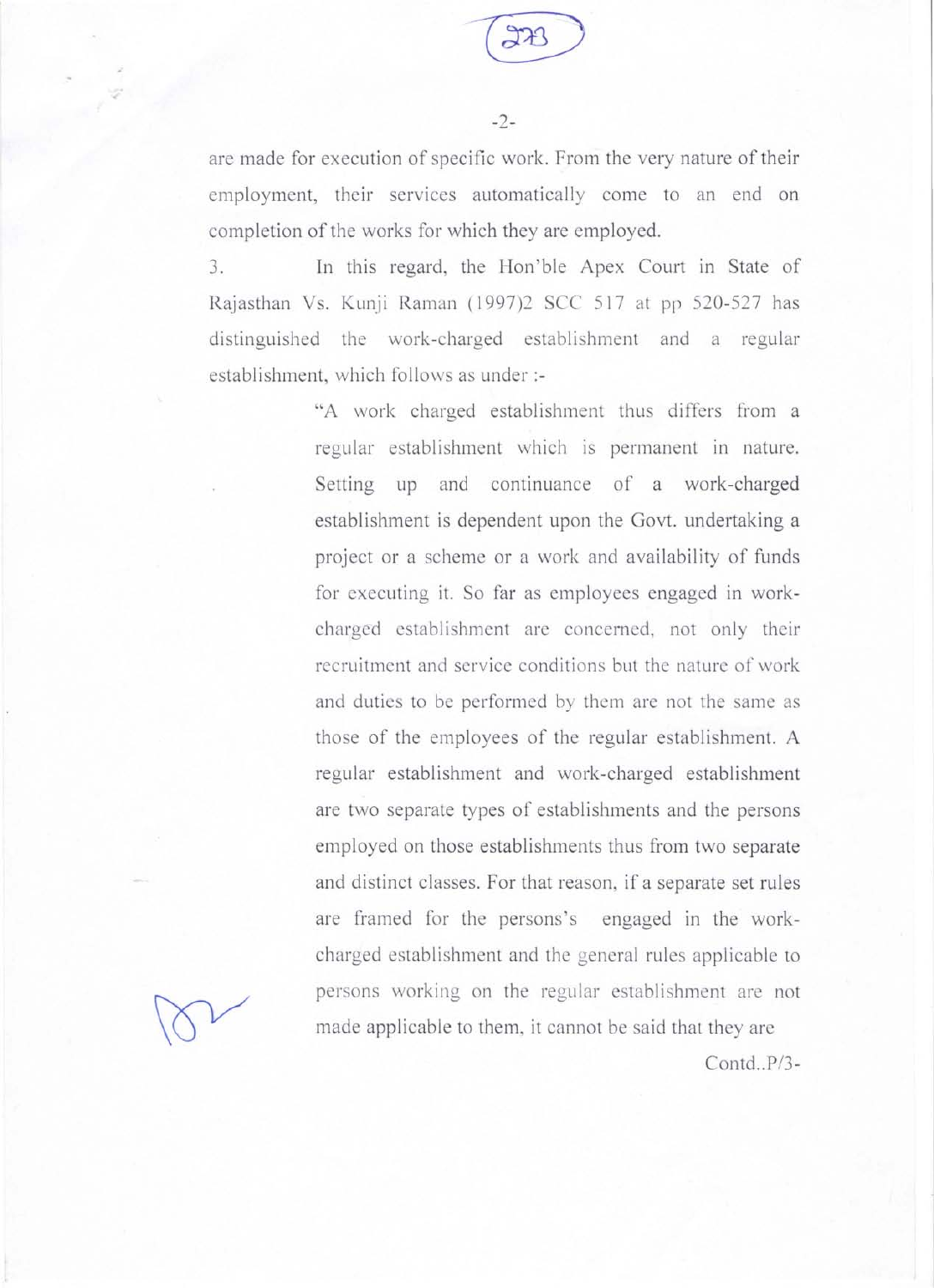

-3-

treated in an arbitrary and discriminatory manner by the Govt. it is well settled that the Govt. has the powers to frame different rules for different classes of employees."

In view of law laid down by the Hon'ble Supreme Court of India in "State of Rajasthan Vs. Kunji Raman", the provision relating to work-charged establishment cannot be made applicable to any daily waged employee of the State Govt. department, which does not have a work-charged establishment.

4. Besides, the High Court of Himachal Pradesh in Judgment dated 28-7-2010 passed in CWP No. 2735/2010 titled as "Rakesh Kumar and Ors. Vs. State of H.P. and etc. has held that question of conferment of work-charged status does not arise in case the establishment ceases to be a work charged establishment and hence the conferment of the work-charged status does not arise, after the abolition of the work charged establishment.

5. Therefore, after examination of the matter in Finance Department, keeping in view the Apex Court Rulings in State of Rajasthan Vs. Kunji Raman (1997) 2 SCC 517 at pp 520-527, Jaswant Singh & Ors. Vs. Union of India & Ors (1979) 4 SCC 440 pp 521- 522, State of Maharashtra Vs. Purshottam & Ors. (1996) 9 SCC 266 pp 269 and Judgment dated 28-7-2010 of the High Court passed in CWP No. 2735 of 2010 titled "Rakesh Kumar & Ors. Vs. State of H.P., it is clarified that the cases of conferment of work charged status to the daily waged persons in Govt. departments will be regulated in accordance with the following :-

> (a) The department should have work charged establishment.

> > *Contd .. P/4-*